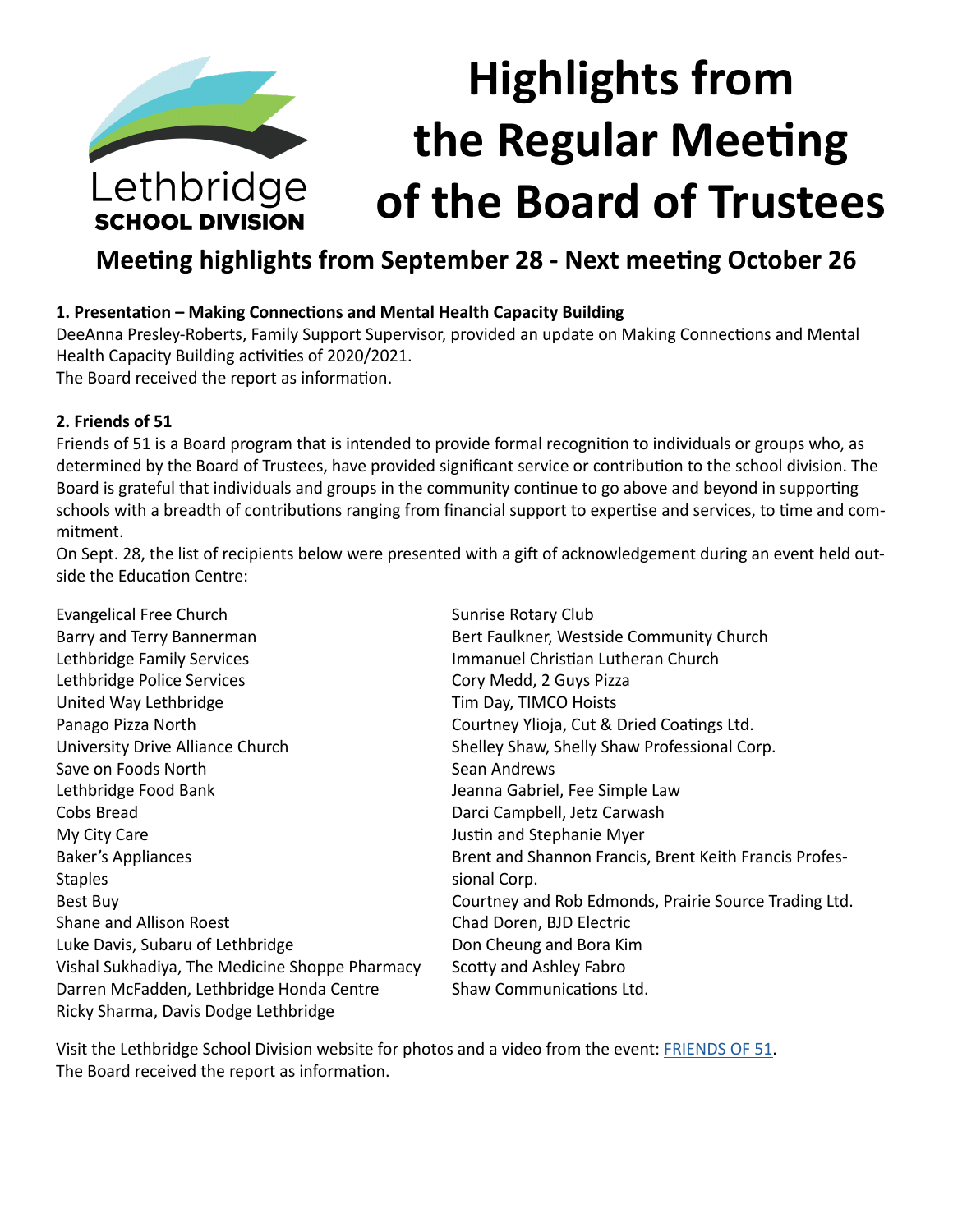#### **3. Trustee Recognition**

This was the final scheduled Regular Board Meeting for the collective group of trustees currently serving the school division. The role of trustee calls individuals to oversee governance and essentially establish the vision and priorities that will ultimately move students toward the goal of growth and achievement.

The trustees who have determined that this term will bring their service as trustees to a close were recognized for their contribution.

More information can be found on the Division website: [TRUSTEES](https://www.lethsd.ab.ca/our-district/news/post/lethbridge-school-division-honours-long-time-trustees).

#### **4. Authorization of Locally Developed Courses – High School**

Alberta Education requires that all locally developed senior high courses be authorized for use by the Board of Trustees.

Division high schools have requested to use LDC3608 Extended Essay (2021) 35 for 3 credits, newly acquired from the St. Albert School Division from September 1st, 2021 to August 31st, 2025 to enhance program offerings to students. This course replaces the previously acquired LDC3147 Extended Essay (IB) 35-3 from the St. Albert School Division.

The Board of Trustees approved the use of LDC3608 Extended Essay (2021) 35 for 3 credits, acquired from the St. Albert School Division from September 1st, 2021 to August 31st, 2025 to enhance program offerings to students.

#### 5**. Authorization of Locally Developed Courses – Middle School**

Alberta Education requires that all locally developed grade 7 to 9 courses be authorized for use by the Board of Trustees. As the middle schools and high schools have expanded their educational opportunities for students, it has become necessary to create a number of locally developed courses to adhere to Alberta Education policy. Karen Rancier, Director of Curriculum and Instruction, has worked closely with the secondary schools to develop course outlines and student learning outcomes for each course. Although the course below is submitted by Wilson Middle School, it is recommended that the course be approved for use in all Division schools.

Wilson Middle School - Dinosaurs & Paleontology 6-8 (course outline was attached).

The Board of Trustees approved the use of the Dinosaurs & Paleontology 6-8 locally developed for grade 7 to 9 course in all Division middle and high schools from September 1st, 2021 to August 31st, 2025.

#### 6**. Community Engagement**

The Board has traditionally engaged students, staff, parents, and public members in different ways as part of their role as governors. Moving forward within an Assurance Framework that guides the governance role including planning and reporting, engagement will continue with enhancements intended to visibly highlight and track engagement activities for our community partners. One of those enhancements will be a Division "Engagement Website" that will house all engagement activities and outcomes of those activities. Communication Officer Garrett Simmons took a few minutes at the Board meeting and shared what the site will look like once it is launched. We recently completed collating the outcome of the 2021/2022 Re-entry Plan survey that was accessed by parents, students and staff. The outcomes of this survey will be shared at this time and then posted for the public. Re-entry survey results can be found here: [RE-ENTRY](https://www.lethsd.ab.ca/our-district/news/post/the-results-are-in-from-the-re-entry-plan-survey).

The Board received this report as information.

#### 7**. ASBA Curriculum Feedback**

The Alberta School Board Association (ASBA) is working with school boards to provide feedback regarding the proposed provincial curriculum implementation for K-6. The Draft K-6 curriculum is currently being implemented in a few school divisions in the province. The majority of school divisions opted out of piloting this year identifying a number of difficulties with the curriculum.

The Minister of Education, Adriana LaGrange, conveyed commitment to stakeholders that the government will review feedback and make revisions according to feedback prior to implementation province-wide. Stakeholders can access a feedback loop to the province at this link: [Have your say | Alberta.ca](https://www.alberta.ca/curriculum-have-your-say.aspx)

#### **CONTINUED ON THE NEXT PAGE**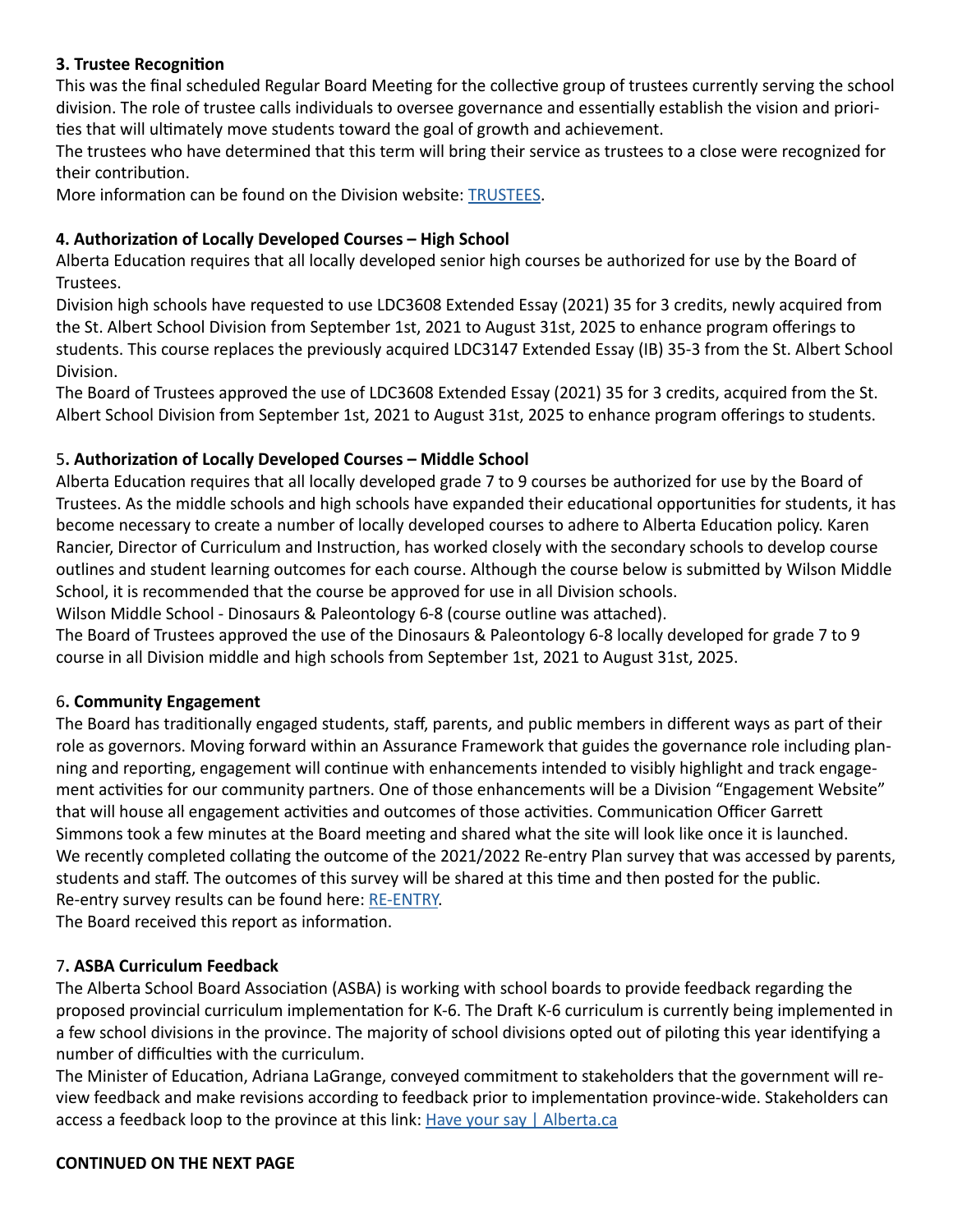#### **CONTINUED FROM THE PREVIOUS PAGE**

#### 7**. ASBA Curriculum Feedback**

The board values and welcomes community feedback. To provide informed feedback to ASBA and the province that represents the breadth of community perspectives, Lethbridge School Division will be implementing community information sessions followed by feedback loops hosted on the Board Engagement website. The first session will provide background information regarding curriculum development/content. It will be hosted the evening of Tuesday, October 19th at 6:30 p.m. (virtual) with the first set of feedback topics posted on the website following the session. The Board received the report as information.

#### **8. Board Standing Committees Annual Reports and Terms of Reference Review**

Reports were delivered for the Board Audit Committee, Board Budget Committee, Community Engagement Committee, Division Wellness Committee, Facilities Committee, Indigenous Education Committee, Policy Advisory Committee, Poverty Intervention Committee, Spirit of 51 Committee and the Superintendent Evaluation Committee. The reports can be found on Page 17 of the [AGENDA](https://www.lethsd.ab.ca/download/367152).

#### **9. Associate Superintendent Reports**

Christine Lee, Associate Superintendent, Business and Operations; Mike Nightingale, Associate Superintendent, Human Resources and Morag Asquith, Associate Superintendent, Instructional Services, delivered their respective reports for the Board. To read the reports in full, see Page 62 of the **[AGENDA](https://www.lethsd.ab.ca/download/367152)**.

#### **10. Board Priorities Report**

The Division Office Leadership Team is committed to keeping the Board informed regarding progress in Board priority areas. The priority areas (Achievement, Inclusion, and Innovation) are identified under the Assurance Domains in the Lethbridge School Division 2021-2022 Assurance Plan approved by the Board in May.

The leadership team will provide a monthly summary at Board meetings outlining strategies that have been implemented to address the three priorities.

The Board received the report as information.

For more information, please see Page 79 of the [AGENDA](https://www.lethsd.ab.ca/download/367152).

#### **11. Donations and Support**

Lethbridge School Division is fortunate to be in a community that strongly supports programs and services for students. The Division is appreciative of the difference the support makes to the lives of children. These partnerships and support further the efforts of helping children come to school ready to learn, providing opportunities for engagement, and facilitating student growth and well-being. Listed below and attached are the donations and support received by the Division.

Ready Set Go Sponsors:

- Southern Alberta Summer Games 800 backpacks
- Cor Van Raay through Lethbridge Community Foundation
- Knights of Columbus
- Daytona Urban Development

This year Ready Set Go partnered with My City Care – Stuff the Bus Campaign and the YMCA to support students in Lethbridge and surrounding area acquire the supplies needed for back to school. Ready Set Go specifically ensured all schools in Lethbridge had access to supplies during the weeks leading up to startup and into September.

My City Care and YMCA hosted three pickup locations for students who pre-registered for supplies.

Together, the partnership served approximately 2,000 students.

The Board received the report as information.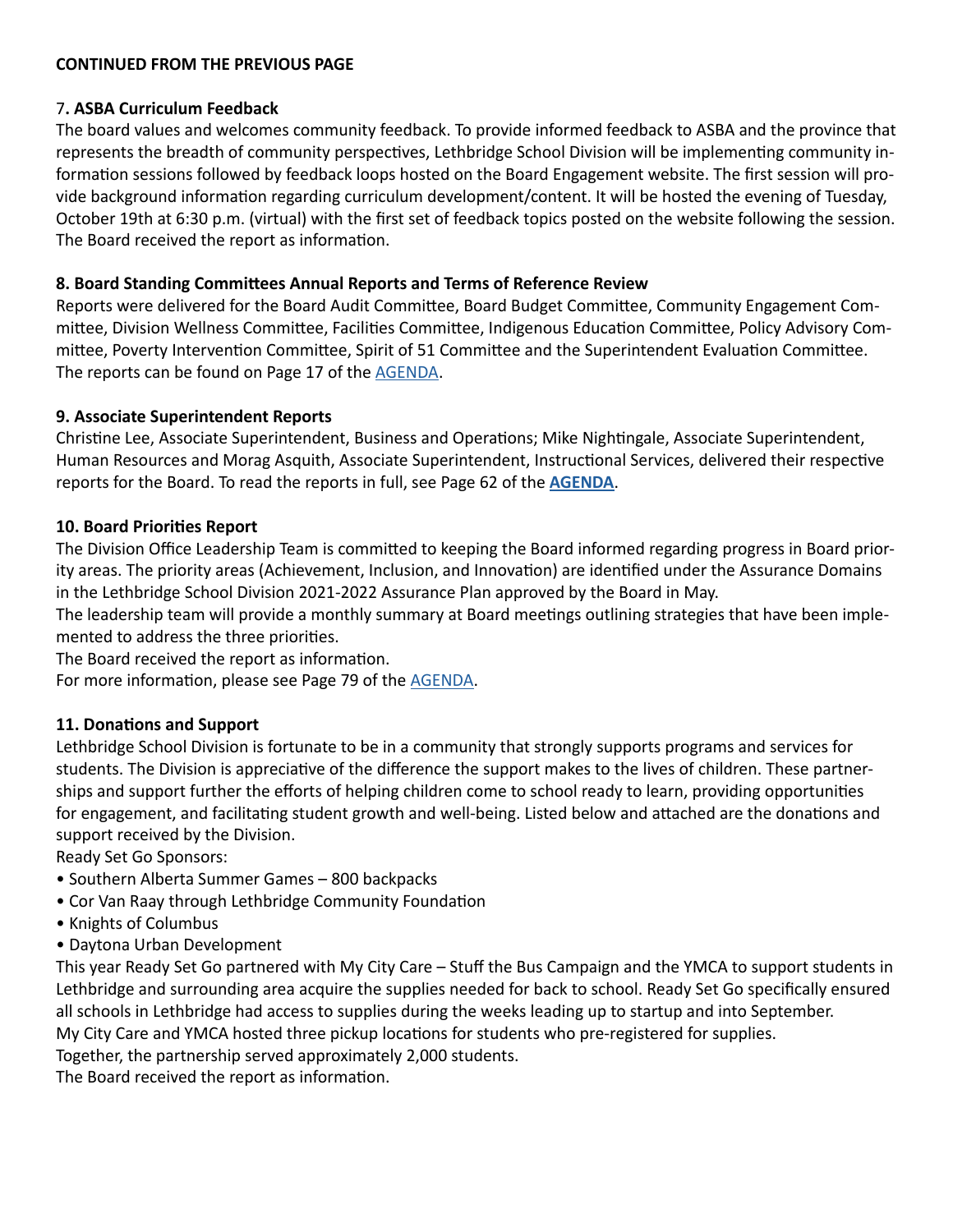## **12. Acknowledgements of Excellence/Highlights**

The Board has a long-standing practice of acknowledging the efforts of students and staff whose commitment to excellence has resulted in outstanding achievement. Details of accomplishments of note are provided as information. Congratulations to the following Division staff and students:

Wilson Middle School staff member Tyler Keraiff and Division substitute teacher Stacey Keraiff became Pickleball National Champions this summer.

Acknowledgement of Excellence lies with ALL of our schools and staff this month for working tirelessly in August preparing for a seamless re-entry into school for students. Thank-you to caretaking staff and the maintenance team for working all summer to ensure staff and students returned to clean and well-maintained facilities. Thank-you to Education Centre staff for ensuring preparation was being done behind the scenes and thank-you all school staff for welcoming students into schools that are inclusive, welcoming, and centered on engaging classrooms. For the month of September, we thought we would share some of the comments about what was great about coming back to school from the re-entry survey sent to students, parents, and staff. For the remainder of the school year, individual schools will be showcased.

#### **Students:**

- I was very, very excited to be with and see my friends and to keep learning.
- Sports being back on.
- My best things are that I get to see my friends in person, not on a computer. Its also better for me to learn in person.
- We get to go to the library, not the library coming to us.
- It's nice to be able to play with other classes during lunch. It's also nice having lockers this year.
- I was happy to see my teachers and my friends.
- The best thing about returning to school was things were so much more normal. Participating and watching sports again has been so fun and it has been great to not have three-hour classes and not having to wear a mask in class makes it way easier to learn.
- I think the best things are options and having lockers.
- Everyone was very welcoming, friendly. Everyone was keeping everyone safe.

## **Parents:**

• This year was more of the 'normal' middle school experience, getting lockers and options. I am glad that a very thorough plan was in place and that when the emergency restrictions came into place, the district was already prepared and there was no disruption to education and the kids continued to have consistency, instead of back and forth from in class to online, etc.

• Good communication from principal

• A return to in-person classes and extra-curricular events that give the kids a more wellrounded school experience.

- Great communication ahead of time to prepare my kids and talk to them about the plan moving forward.
- Back to a regular schedule, happy with their teachers and seeing friends again.
- Staggered entry is a good way for children to be introduced to their class in smaller groups.

• Interacting directly with peers and teachers in class for learning and for play was so good. It significantly improves moods, engagement in learning and all around well being.

• The kids getting to use a locker. That they use assigned doors. Smaller class sizes.

• The social aspect and the directed learning in school has, so far, given them a healthier look at future life with this virus.

• The best thing about returning to school is how close it is to resembling normal activities while still having some safety measures in place.

- Return of options, less covid protocols.
- Principal communicating well to parents via email.
- Great teachers, being able to learn and be with friends.

#### **CONTINUED ON THE NEXT PAGE**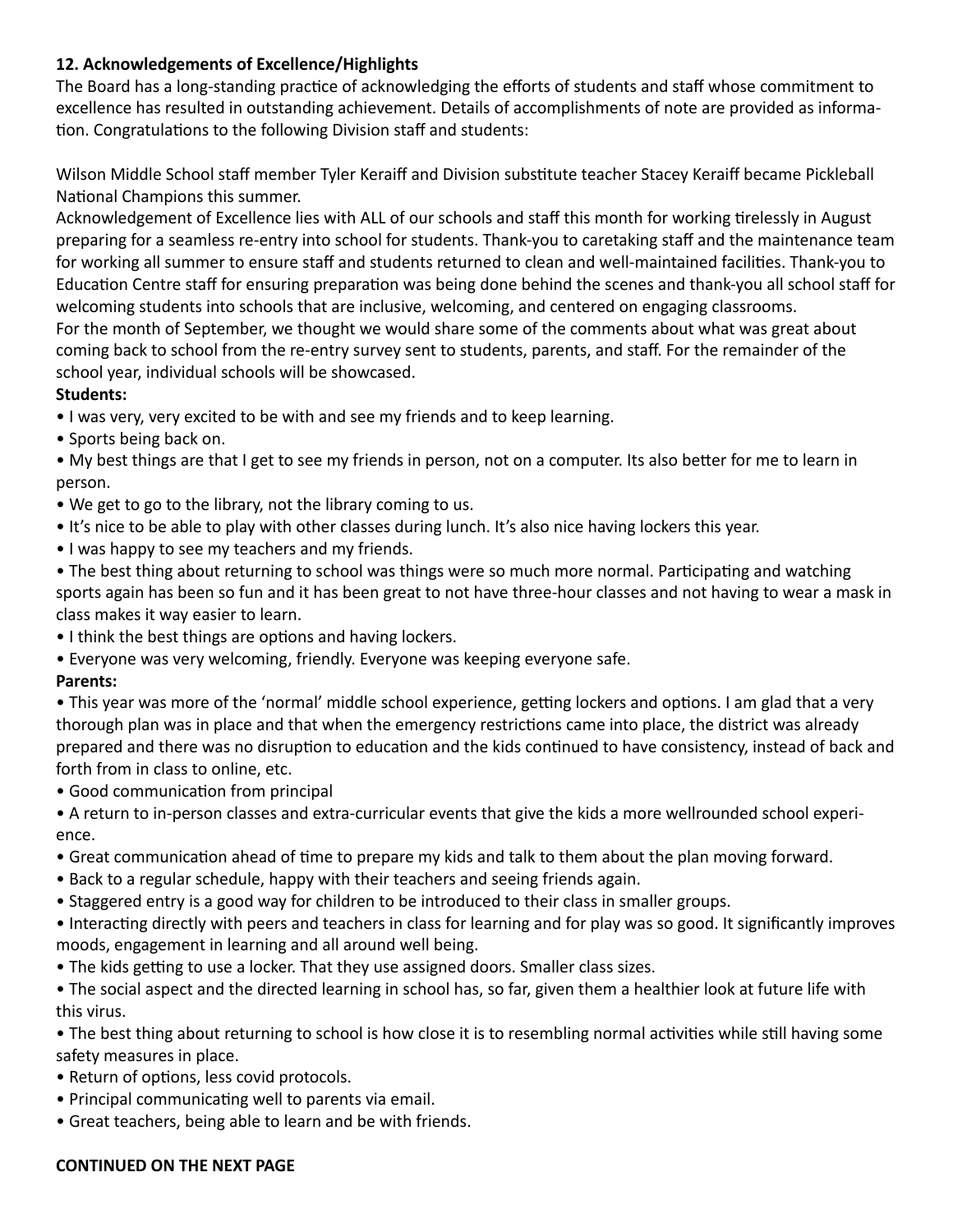#### **CONTINUED FROM THE PREVIOUS PAGE**

## **12. Acknowledgements of Excellence/Highlights**

## **Parents:**

- I'm glad that teachers are wearing masks, this way some students are more comfortable to have their mask on.
- The drop off process was made clear.

## **Staff:**

- Having students in school, ready to learn, excited to be here.
- Reconnecting with students and staff members. It was wonderful to meet families outside.
- Student ability to engage outside of the classroom with co/extra-curricular activities. More normalized schedule that allows for more consistency in learning.
- The energy, the new opportunities, hopes and dreams for students, staff and the larger community.
- I felt that our re-entry guide met the needs of our students and staff.
- Staggered start continues to be a great idea. Staff can review procedures and routines with students in an effective way with the smaller groups.

• I love that we can have option classes and lockers. I love that we are starting in sports. I think normalcy is the best for kids.

• Being in-person is better than online in general for most people. Seeing students and colleagues in-person makes teaching more rewarding.

• Organized and proactive plan.

• I felt like our division leadership took a great approach with the ease in and see how things unfold provincially was amazing. I'm glad I work in this division instead of the ones outside the city who did nothing. Knowing that staff, students, and visitors were coming into the building in masks reassured me.

## **13. World Teachers' Day**

World Teachers' Day is held annually on October 5th since 1994 to celebrate the essential role of teachers in providing quality education at all levels. As outlined on the UNESCO website, the aim of World Teachers' Day is to ensure that the needs of future generations will continue to be met by teachers. It also commemorates the anniversary of the 1966 signature of the UNESCO/ILO Recommendation Concerning the Status of Teachers. The strength of Lethbridge School Division has historically been its staff members, who are committed to providing outstanding learning opportunities for all students while ensuring that each young person feels valued and supported.

Division teachers are recognized across the province for their expertise, with a number serving on regional and provincial curriculum and professional learning committees.

The Board received the report as information and took the opportunity to publicly acknowledge the commitment.

## **14. Board Reports**

Reports were delivered for the Policy Advisory Committee, Facilities Committee, Board Audit Committee and the ASBA General Meeting. The reports begin on Page 92 of the **[AGENDA](https://www.lethsd.ab.ca/download/367152)**.

## **15. Correspondence Received**

A letter was received from Education Minister Adriana LaGrange, to thank Board Chair Christine Light for sharing the Division's reasoning as to why the Division decided not to pilot the draft curriculum.

#### **16. Correspondence Received**

A letter was received from Education Minister Adriana LaGrange to remind the Division that an annual budget must be submitted to Alberta Education by May 31 of each year. For 2021/2022, the Division requested just over \$2.6 million in reserve spending. That request was approved by the Minister.